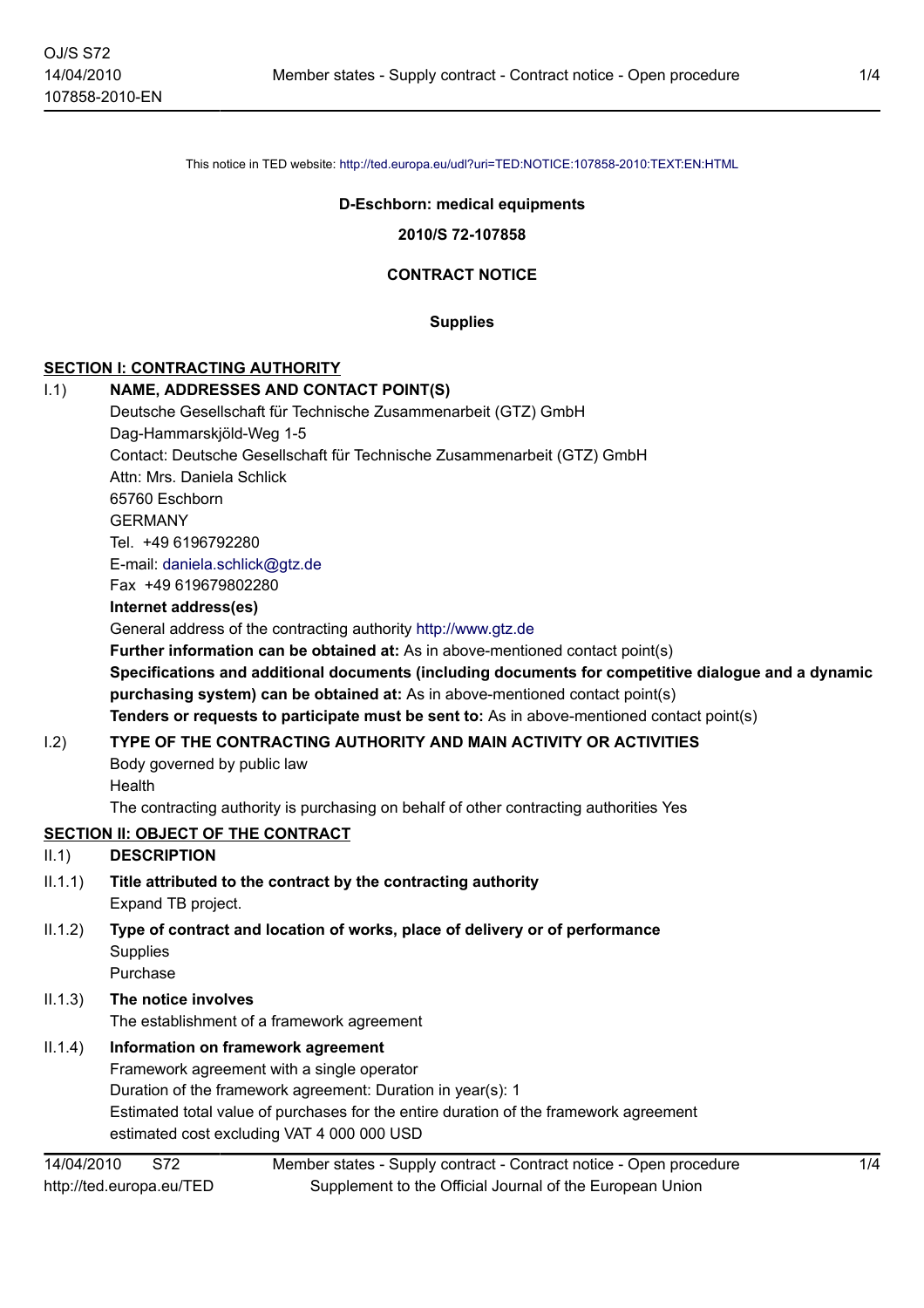| II.1.5)                       | Short description of the contract or purchase(s)<br>GTZ has been contracted by WHO/GDF for the procurement of the items subject of this tender.<br>Laboratory instruments, consumables, reagents and chemicals for TB diagnosis. Supply of various instruments<br>to include installation and training. Framework agreement to be concluded for 12 months with the option of 2<br>extensions up to a maximum of 3 years. |
|-------------------------------|--------------------------------------------------------------------------------------------------------------------------------------------------------------------------------------------------------------------------------------------------------------------------------------------------------------------------------------------------------------------------------------------------------------------------|
| II.1.6)                       | Common procurement vocabulary (CPV)<br>33100000                                                                                                                                                                                                                                                                                                                                                                          |
| II.1.7)                       | <b>Contract covered by the Government Procurement Agreement (GPA)</b><br>No                                                                                                                                                                                                                                                                                                                                              |
| II.1.8)                       | <b>Division into lots</b><br>Yes<br>tenders should be submitted for one or more lots                                                                                                                                                                                                                                                                                                                                     |
| II.1.9)                       | Variants will be accepted<br>No.                                                                                                                                                                                                                                                                                                                                                                                         |
| II.2)                         | <b>QUANTITY OR SCOPE OF THE CONTRACT</b>                                                                                                                                                                                                                                                                                                                                                                                 |
| II.2.1)                       | <b>Total quantity or scope</b>                                                                                                                                                                                                                                                                                                                                                                                           |
| II.2.2)                       | <b>Options</b>                                                                                                                                                                                                                                                                                                                                                                                                           |
| II.3)                         | DURATION OF THE CONTRACT OR TIME-LIMIT FOR COMPLETION<br>Duration in months: 12 (from the award of the contract)                                                                                                                                                                                                                                                                                                         |
| <b>INFORMATION ABOUT LOTS</b> |                                                                                                                                                                                                                                                                                                                                                                                                                          |
| LOT NO: 1                     |                                                                                                                                                                                                                                                                                                                                                                                                                          |
| <b>TITLE Schedule 1</b>       |                                                                                                                                                                                                                                                                                                                                                                                                                          |
| 1)                            | <b>SHORT DESCRIPTION</b>                                                                                                                                                                                                                                                                                                                                                                                                 |
|                               | Diagnostic and laboratory instruments.                                                                                                                                                                                                                                                                                                                                                                                   |
| 2)                            | <b>COMMON PROCUREMENT VOCABULARY (CPV)</b><br>33100000                                                                                                                                                                                                                                                                                                                                                                   |
| 3)                            | <b>QUANTITY OR SCOPE</b><br>According to the tender dossier and specifications.                                                                                                                                                                                                                                                                                                                                          |
| 4)                            | INDICATION ABOUT DIFFERENT DATE FOR DURATION OF CONTRACT OR STARTING/COMPLETION                                                                                                                                                                                                                                                                                                                                          |
| 5)                            | <b>ADDITIONAL INFORMATION ABOUT LOTS</b>                                                                                                                                                                                                                                                                                                                                                                                 |
| LOT NO: 2                     |                                                                                                                                                                                                                                                                                                                                                                                                                          |
| <b>TITLE Schedule 2</b>       |                                                                                                                                                                                                                                                                                                                                                                                                                          |
| 1)                            | <b>SHORT DESCRIPTION</b><br>Laboratory consumables, small items, reagents and chemicals.                                                                                                                                                                                                                                                                                                                                 |
| 2)                            | <b>COMMON PROCUREMENT VOCABULARY (CPV)</b><br>33100000                                                                                                                                                                                                                                                                                                                                                                   |
| 3)                            | <b>QUANTITY OR SCOPE</b>                                                                                                                                                                                                                                                                                                                                                                                                 |
|                               | According to the tender dossier and specifications.                                                                                                                                                                                                                                                                                                                                                                      |
| 4)                            | INDICATION ABOUT DIFFERENT DATE FOR DURATION OF CONTRACT OR STARTING/COMPLETION                                                                                                                                                                                                                                                                                                                                          |

# 5) **ADDITIONAL INFORMATION ABOUT LOTS**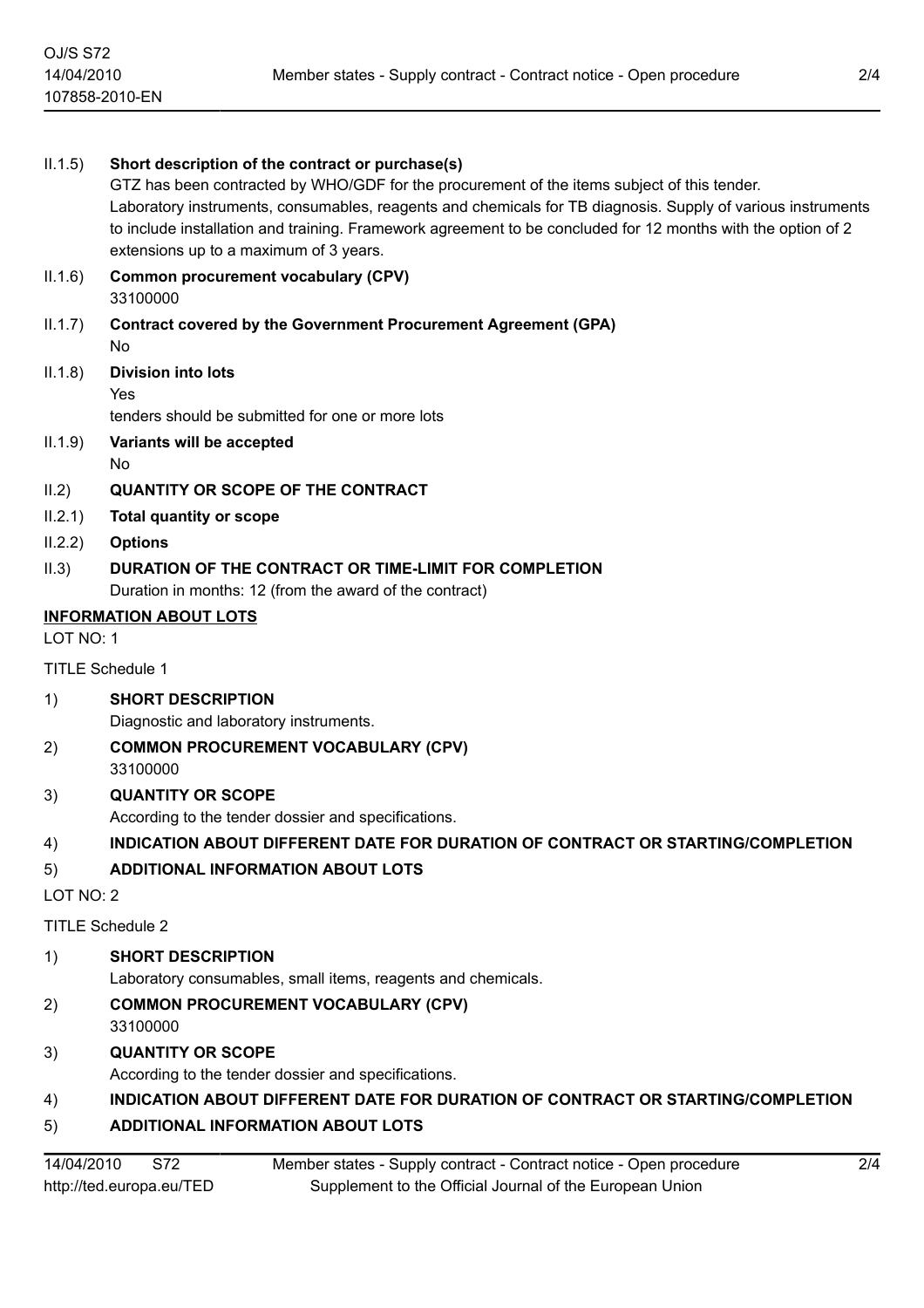# **SECTION III: LEGAL, ECONOMIC, FINANCIAL AND TECHNICAL INFORMATION**

- III.1) **CONDITIONS RELATING TO THE CONTRACT**
- III.1.1) **Deposits and guarantees required**
- III.1.2) **Main financing conditions and payment arrangements and/or reference to the relevant provisions regulating them**
- III.1.3) **Legal form to be taken by the group of economic operators to whom the contract is to be awarded**
- III.1.4) **Other particular conditions to which the performance of the contract is subject**

# III.2) **CONDITIONS FOR PARTICIPATION**

III.2.1) **Personal situation of economic operators, including requirements relating to enrolment on professional or trade registers**

## III.2.2) **Economic and financial capacity**

Information and formalities necessary for evaluating if requirements are met: Statement on the total turnover of the bidders company and the turnover on exports with goods subject to this tender, over the last 3 years. Annual financial statement approved by an external auditor.

Evidence of company registration according to legal requirements of the country of company residence. Statement of the bidder's bank about the solvency of the company and its commitment towards financial obligations (max 3 month old).

## III.2.3) **Technical capacity**

Information and formalities necessary for evaluating if requirements are met:

Statement of the supplier that it is conversant and experienced with the preparation of export documents, incl. but not limited to customs declarations and certificates of origin.

Statement of the Supplier that it is committed to provide any of the products offered within a lead time of max. 10 weeks.

Evidence of the suppliers quality management based on ISO 9001 or equivalent.

## III.2.4) **Reserved contracts**

No

# III.3) **CONDITIONS SPECIFIC TO SERVICES CONTRACTS**

- III.3.1) **Execution of the service is reserved to a particular profession**
- III.3.2) **Legal entities should indicate the names and professional qualifications of the staff responsible for the execution of the service**

# **SECTION IV: PROCEDURE**

- IV.1) **TYPE OF PROCEDURE**
- IV.1.1) **Type of procedure** Open
- IV.1.2) **Limitations on the number of operators who will be invited to tender or to participate**
- IV.1.3) **Reduction of the number of operators during the negotiation or dialogue**

# IV.2) **AWARD CRITERIA**

## IV.2.1) **Award criteria**

The most economically advantageous tender in terms of the criteria stated in the specifications, in the invitation to tender or to negotiate or in the descriptive document

# IV.2.2) **An electronic auction will be used**

No